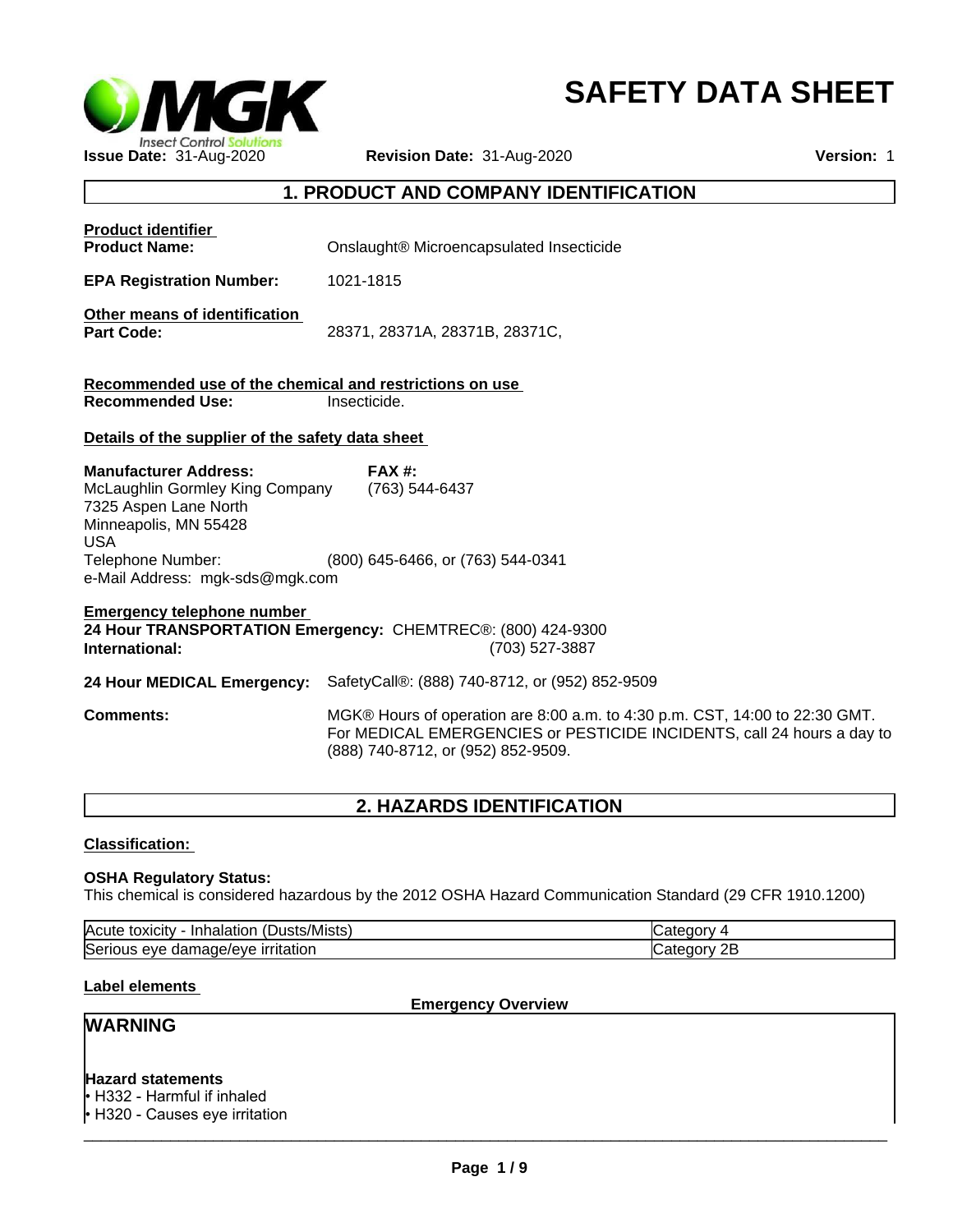

**Physical state:** Liquid **Constanting Constanting Constanting Odor** Sweet

# **Precautionary Statements - Prevention:**

P261 - Avoid breathing dust/fume/gas/mist/vapors/spray P264 - Wash face, hands and any exposed skin thoroughly after handling P271 - Use only outdoors or in a well-ventilated area P280 - Wear eye protection/face protection

# **Precautionary Statements - Response:**

P321 - Specific treatment (see Section 4/ First Aid). P305 + P351 + P338 - IF IN EYES: Rinse cautiously with water for several minutes. Remove contact lenses, if present and easy to do. Continue rinsing P337 + P313 - If eye irritation persists: Get medical advice/attention P304 + P340 - IF INHALED: Remove victim to fresh air and keep at rest in a position comfortable for breathing P312 - Call a POISON CENTER or doctor/physician if you feel unwell

# **Precautionary Statements - Storage:**

P404 - Store in a closed container

#### **Precautionary Statements - Disposal:**

P501 - Dispose of contents/container to an approved waste disposal plant

#### **Hazards not otherwise classified (HNOC):**

Do not use this product in or on electrical equipment due to the possibility of shock hazard.

# **3. COMPOSITION/INFORMATION ON INGREDIENTS**

| $-1$<br>name<br>$$ ner $\sim$<br>mıc                                | <b>CAS No.</b>                                      | Weight-<br>ነ-% |
|---------------------------------------------------------------------|-----------------------------------------------------|----------------|
| envalerate                                                          | 66230-04-4                                          | 41             |
| . .<br>$\cdots$<br>hvdrotreated light<br>distillates<br>leum<br>eur | $\rightarrow$<br>$\sim$<br>$\sim$<br>52<br>/47-47-8 | $-4o$<br>ں ،   |

\*The exact percentage (concentration) of composition has been withheld as a trade secret

Comments: Ingredients not identified are proprietary or non-hazardous. Values are not product specifications.

# **4. FIRST AID MEASURES**

**Aspiration pneumonia hazard:** • Not applicable

# **Description of first aid measures**

**Eye contact:** Hold eye open and rinse slowly and gently with water for15-20 minutes. Remove contact lenses, if present, after the first 5 minutes, then continue rinsing eye. Call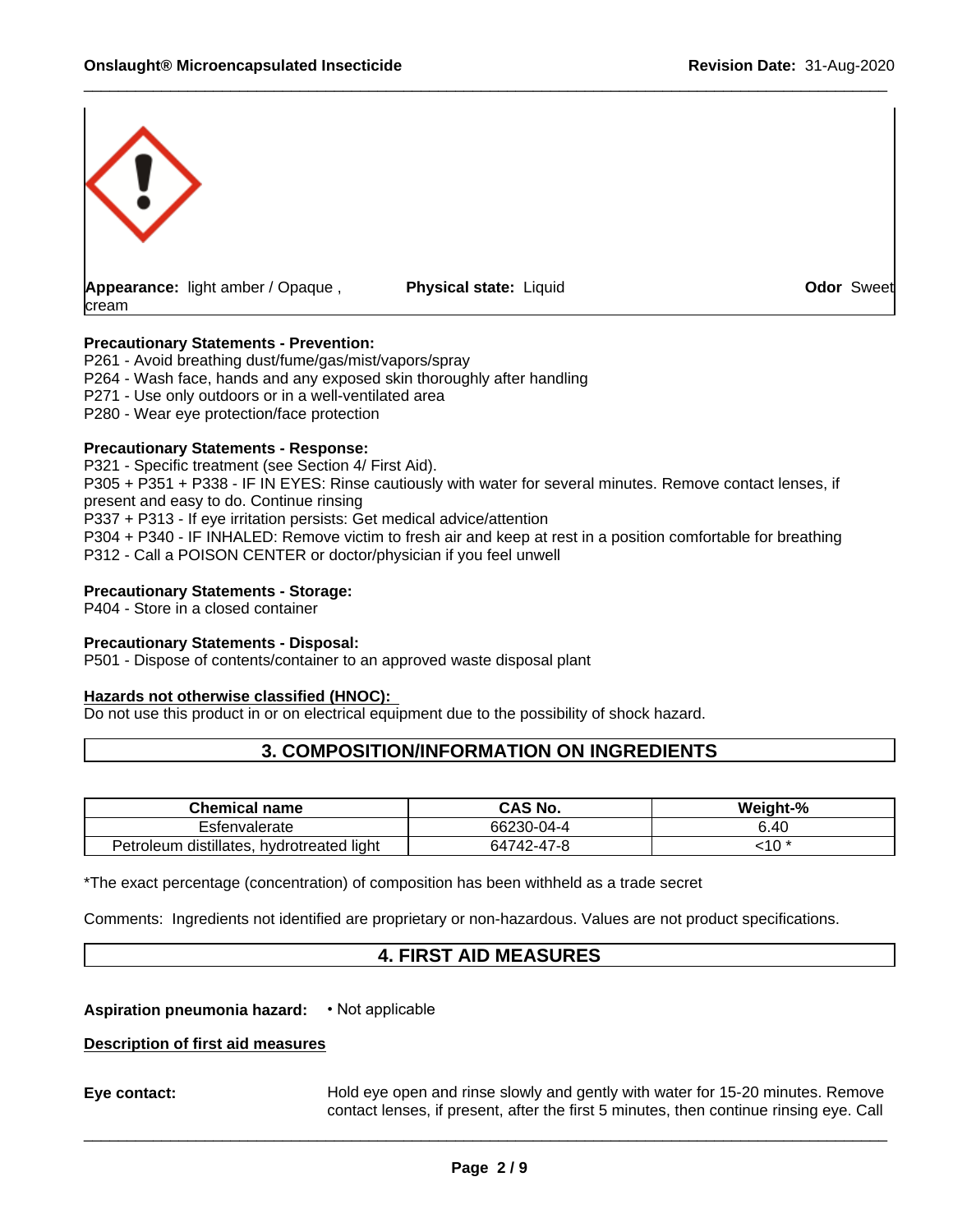|                                                   | a poison control center or doctor for treatment advice.                                                                                                                                                                                                                         |
|---------------------------------------------------|---------------------------------------------------------------------------------------------------------------------------------------------------------------------------------------------------------------------------------------------------------------------------------|
| <b>Skin Contact:</b>                              | Take off contaminated clothing. Rinse skin immediately with plenty of water for<br>15-20 minutes. Call a poison control centeror doctor for treatment advice.                                                                                                                   |
| Ingestion:                                        | If swallowed, IMMEDIATELY call a poison control center or doctor for treatment<br>advice. DO NOT give any liquid to the person. Do not induce vomiting unless told<br>to do so by a poison contol center or a doctor. Never give anything by mouth to an<br>unconscious person. |
| Inhalation:                                       | Remove affected person to fresh air. If person is not breathing, call 911 or an<br>ambulance, then give artificial respiration, preferably mouth-to-mouth if possible.<br>Call a poison control center or doctor for further treatment advice.                                  |
| Self-protection of the First<br><b>Responder:</b> | Use personal protective equipment as required.                                                                                                                                                                                                                                  |
| Note to physicians:                               | For skin effects, a highly efficient therapeutic agent for Pyrethrin/ Pyrethroid<br>exposure is topical application of tocopherol acetate (Vitamin E).                                                                                                                          |

# **5. FIRE-FIGHTING MEASURES**

# **Suitable extinguishing media**

Use extinguishing measures that are appropriate to local circumstances and the surrounding environment.

# **Unsuitable extinguishing media:**

Caution: Use of water spray when fighting fire may be inefficient.

**Hazardous combustion products:** Hydrogen cyanide, Carbon monoxide, Carbon dioxide (CO2).

# **Specific hazards arising from the chemical**

In the event of fire and/or explosion do not breathe fumes. May cause sensitization by inhalation and skin contact. Thermal decomposition can lead to release of irritating and toxic gases and vapors.

# **Explosion data Sensitivity to Mechanical Impact:** None. **Sensitivity to Static Discharge:** None.

# **Protective equipment and precautions for firefighters:**

As in any fire, wear self-contained breathing apparatus pressure-demand, MSHA/NIOSH (approved or equivalent) and full protective gear.

# **6. ACCIDENTAL RELEASE MEASURES**

# **Personal precautions, protective equipment and emergency procedures**

**Personal precautions:** Avoid contact with skin, eyes or clothing. Use personal protective equipment as required. Evacuate personnel to safe areas. Keep people away from and upwind of spill/leak. **Environmental precautions:** Prevent entry into waterways, sewers, basements or confined areas. Do not flush

# into surface water or sanitary sewer system. Prevent further leakage or spillage if safe to do so. Prevent product from entering drains. See Section 12 for additional ecological information.

# **Methods and material for containment and cleaning up**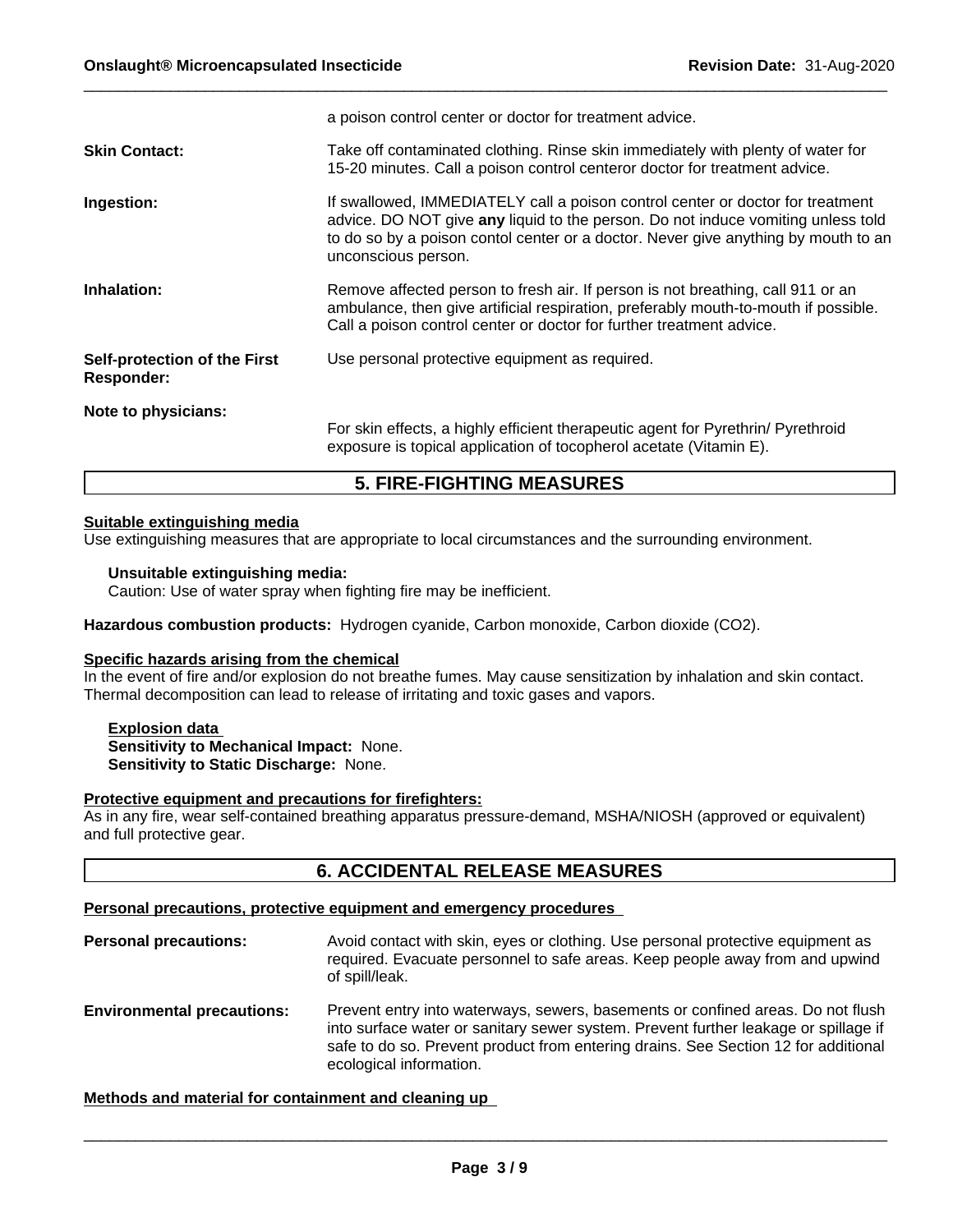**Methods for containment:** Prevent further leakage or spillage if safe to do so. **Methods for cleaning up:** Cover liquid spill with sand, earth or other non-combustible absorbent material. Cover powder spill with plastic sheet or tarp to minimize spreading. Pick up and transfer to properly labeled containers. Soak up with inert absorbent material. Dam up.

# **7. HANDLING AND STORAGE**

# **Precautions for safe handling**

**Advice on safe handling:** Avoid contact with skin, eyes or clothing. Wash contaminated clothing before reuse. Do not eat, drink or smoke when using this product. Use personal protective equipment as required. Do not breathe dust/fume/gas/mist/vapors/spray. Use with local exhaust ventilation. For more information, see product label.

#### **Conditions for safe storage, including any incompatibilities**

**Storage Conditions:** Keep container tightly closed in a dry and well-ventilated place. Keep out of the reach of children. Keep containers tightly closed in a cool, well-ventilated place. Keep in properly labeled containers. For more information, see product label.

# **8. EXPOSURE CONTROLS/PERSONAL PROTECTION**

# **Control parameters**

# **Exposure Guidelines:**

| <b>Chemical name</b>   | ACGIH TLV | <b>OSHA PEL</b> | <b>NIOSH IDLH</b> | <b>Supplier OEL</b>       |
|------------------------|-----------|-----------------|-------------------|---------------------------|
| Petroleum distillates, |           |                 |                   | TWA: 100 ppm              |
| hydrotreated light     |           |                 |                   | TWA: $525 \text{ mg/m}^3$ |
| 64742-47-8             |           |                 |                   |                           |

# **Appropriate engineering controls**

**Engineering Controls:** Safety showers Eyewash stations Ventilation systems

# **Individual protection measures, such as personal protective equipment**

**Eye/face protection:** Wear safety glasses with side shields (or goggles).

**Skin and body protection:** Protective gloves are recommended, but are not required.

**Respiratory protection:** If exposure limits are exceeded or irritation is experienced, NIOSH/MSHA approved respiratory protection should be worn. Positive-pressure supplied air respirators may be required for high airborne contaminant concentrations. Respiratory protection must be provided in accordance with current local regulations.

**General Hygiene Considerations:** When using do not eat, drink or smoke. Wash contaminated clothing before reuse. Regular cleaning of equipment, work area and clothing is recommended.

# **9. PHYSICAL AND CHEMICAL PROPERTIES**

# **Information on basic physical and chemical properties:**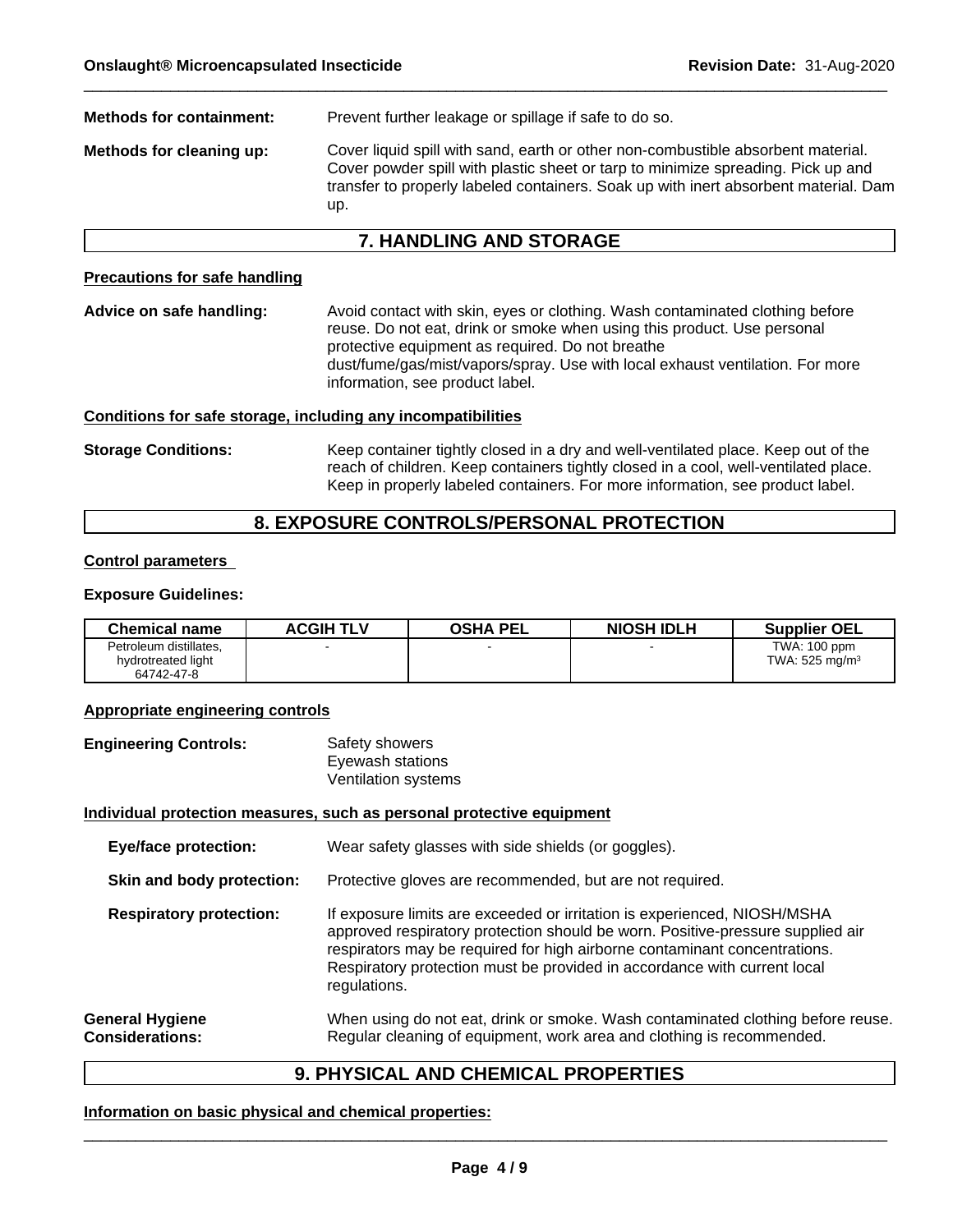| <b>Physical state:</b><br>Appearance:<br>Odor<br><b>Odor threshold:</b><br><b>Color (Gardner Scale):</b>                                                                                                                                                                                                                                                                                                      | Liquid<br>light amber / Opaque, cream<br>Sweet<br>No information available<br>No information available                                                                                                                                                                                                                                                                        |                                                  |
|---------------------------------------------------------------------------------------------------------------------------------------------------------------------------------------------------------------------------------------------------------------------------------------------------------------------------------------------------------------------------------------------------------------|-------------------------------------------------------------------------------------------------------------------------------------------------------------------------------------------------------------------------------------------------------------------------------------------------------------------------------------------------------------------------------|--------------------------------------------------|
| <b>Property:</b><br>pH:<br>Melting point / freezing point:<br>Boiling point / boiling range:<br>Flash point:                                                                                                                                                                                                                                                                                                  | <b>Values:</b><br>5.30<br>No information available<br>No information available<br>> 93.3 °C / > 200.0 °F                                                                                                                                                                                                                                                                      | Comment: • Method<br>@ 21.0 °C<br>Tag Closed Cup |
| <b>Evaporation rate:</b><br>Flammability (solid, gas):<br><b>Upper flammability limit (UEL):</b><br>Lower flammability limit (LEL):<br>Vapor pressure:<br>Vapor density:<br><b>Specific Gravity:</b><br><b>Water solubility:</b><br>Partition coefficient; n-Octanol/<br>Water:<br><b>Autoignition temperature:</b><br><b>Decomposition temperature:</b><br>Kinematic viscosity:<br><b>Dynamic viscosity:</b> | No information available<br>No information available<br>No information available<br>No information available<br>No information available<br>No information available<br>No information available<br>No information available<br>No information available<br>No information available<br>No information available<br>No information available<br>83.0 @ 20°C, 72.5 @ 40°C, cPs |                                                  |
| <b>Refractive Index:</b>                                                                                                                                                                                                                                                                                                                                                                                      | No information available                                                                                                                                                                                                                                                                                                                                                      |                                                  |
| <b>Other Information:</b><br><b>Density</b><br>VOC Content (%):                                                                                                                                                                                                                                                                                                                                               | 1.0070 g/cm <sup>3</sup> @ 21.8 °C<br>1.21                                                                                                                                                                                                                                                                                                                                    |                                                  |
| <b>Miscibility/ Solubility:</b><br>Water:<br>Alcohol:<br><b>Aromatic solvents:</b><br><b>Petroleum distillates:</b>                                                                                                                                                                                                                                                                                           | Partially miscible<br>Partially miscible<br>Partially miscible<br>Partially miscible                                                                                                                                                                                                                                                                                          |                                                  |

# **10. STABILITY AND REACTIVITY**

**Reactivity**  No data available

# **Chemical stability**

Stable under recommended storage conditions.

# **Possibility of Hazardous Reactions**

None under normal processing.

**Hazardous polymerization:** Hazardous polymerization does not occur.

# **Conditions to avoid**

Extremes of temperature and direct sunlight.

# **Incompatible materials:**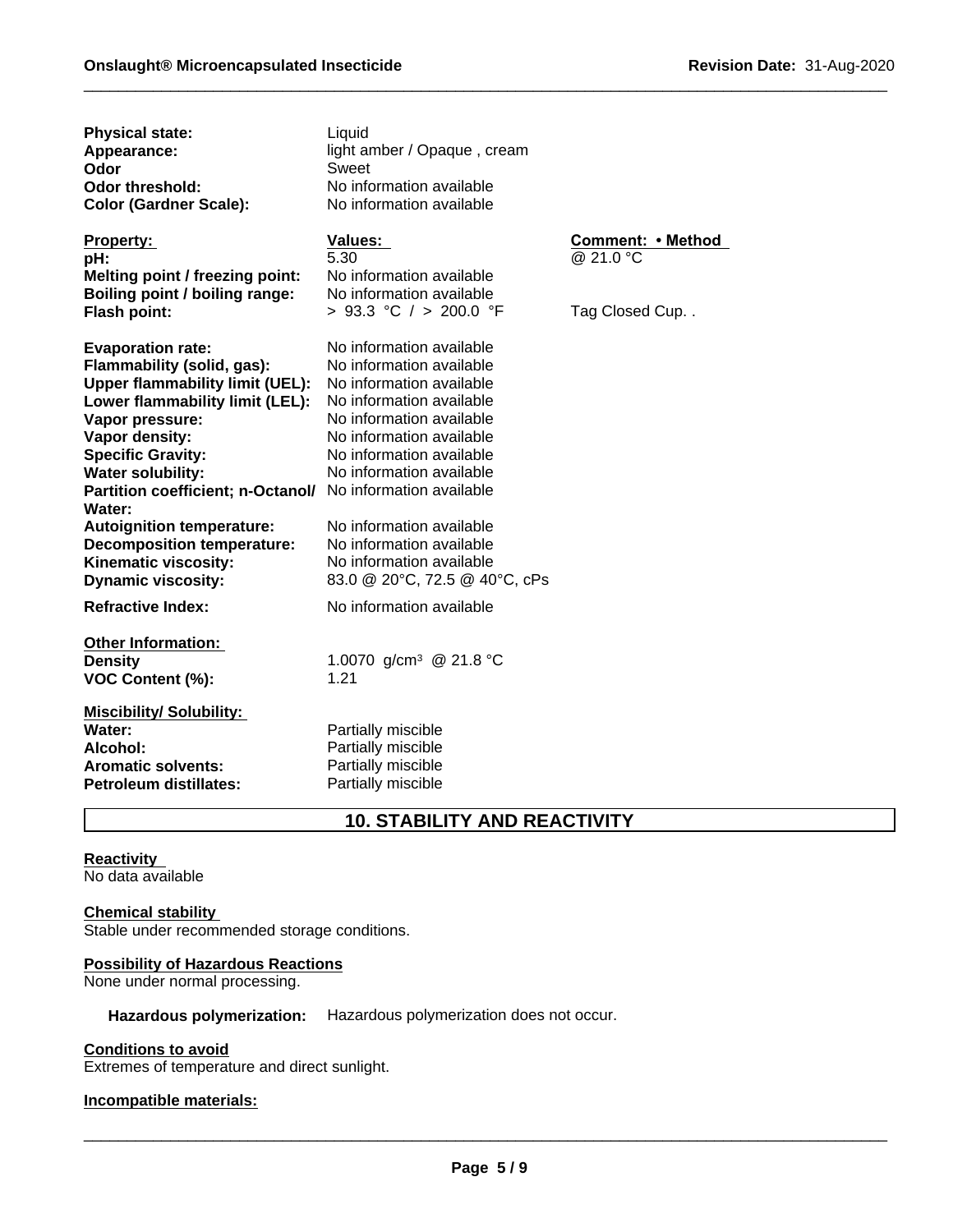Incompatible with strong acids and bases. Incompatible with oxidizing agents.

#### **Hazardous Decomposition Products**

Hydrogen cyanide, Carbon monoxide, Carbon dioxide (CO2).

# **11. TOXICOLOGICAL INFORMATION**

#### **Numerical measures of toxicity - Product Information**

| Oral LD <sub>50</sub>             | $>2,000$ mg/kg (rat)                                                                                                                 |
|-----------------------------------|--------------------------------------------------------------------------------------------------------------------------------------|
| <b>Dermal LD<sub>50</sub></b>     | $>2,000$ mg/kg (rabbit)                                                                                                              |
| <b>Inhalation LC<sub>50</sub></b> | $>2.06$ mg/L, (rat; 4 hours)                                                                                                         |
| Eye contact:                      | Irritation cleared within 7 days. (rabbit).                                                                                          |
| <b>Skin Contact:</b>              | Slight irritation at 72 hours. (rabbit).                                                                                             |
| <b>Skin Irritation Index:</b>     | 1.0                                                                                                                                  |
| Sensitization:                    | Negative. (guinea pig).                                                                                                              |
| Comment:                          | Some of the above toxicity data was bridged from the insecticide concentrate, that<br>is used in manufacturing this end-use product. |
| Carcinogenicity                   | This product does not contain any carcinogens or potential carcinogens as listed<br>by OSHA, IARC or NTP                             |
| <b>Reproductive toxicity:</b>     | No information available.                                                                                                            |
| <b>Developmental Toxicity</b>     | No information available.                                                                                                            |
| Teratogenicity:                   | No information available.                                                                                                            |
| STOT - single exposure:           | No information available.                                                                                                            |
| STOT - repeated exposure:         | No information available.                                                                                                            |
|                                   |                                                                                                                                      |

# **12. ECOLOGICAL INFORMATION**

#### **Ecotoxicity:**

**Persistence and degradability**

No information available.

**Bioaccumulation**

No information available.

# **Other adverse effects:** No information available

# **Environmental hazards (EPA):**

Do not discharge effluent containing this product into lakes, streams, ponds, estuaries, oceans or other waters unless in accordance with the requirements of a National Pollutant Discharge Elimination System (NPDES) permit and the permitting authority has been notified in writing prior to discharge. Do not discharge effluent containing this product to sewer systems without previously notifying the local sewage treatment plant authority. For guidance contact your State Water Board or Regional Office of the EPA.

# **13. DISPOSAL CONSIDERATIONS**

# **Waste treatment methods**

**Disposal of wastes:** Disposal should be in accordance with applicable regional, national and local laws and regulations. For more information, see product label.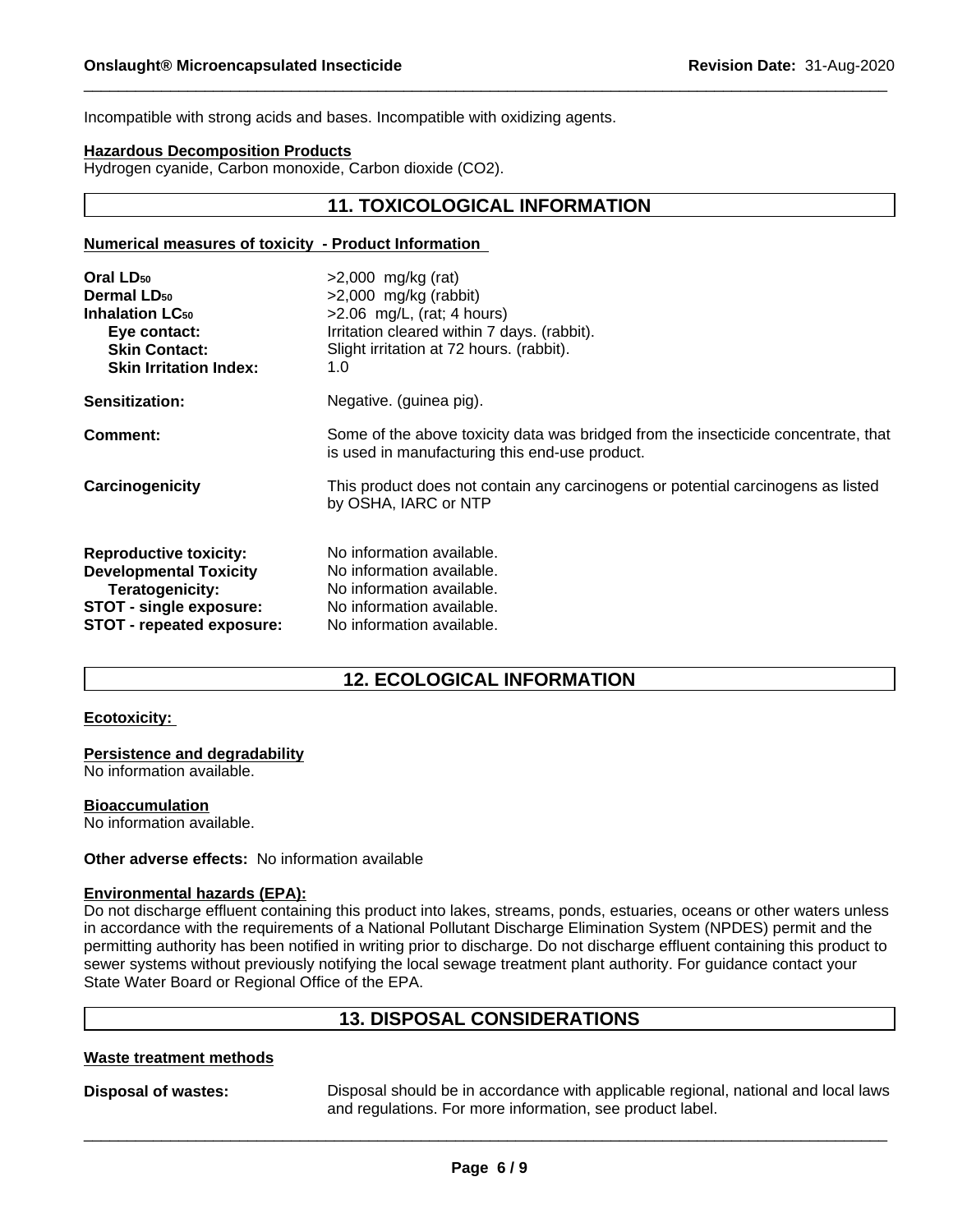**Contaminated packaging:** For more information, see product label.

# **14. TRANSPORT INFORMATION**

# **DOT (Department of Transportation)**

| <b>Proper Shipping Name:</b> | Insecticides, Insect or Animal Repellent, Liquid                                                                                                  |
|------------------------------|---------------------------------------------------------------------------------------------------------------------------------------------------|
| <b>Hazard Class:</b>         | This material is not hazardous.                                                                                                                   |
| <b>Other DOT Shipping</b>    | This material is <b>not</b> regulated by the DOT as a hazardous material when shipped                                                             |
| Information:                 | in Non-Bulk quantities (i.e., less-than 119 Gallons / 450 Liters).                                                                                |
|                              | When shipping in Bulk-quantities ( <i>i.e.</i> , more than 119 Gallons / 450 Liters), please<br>contact MGK® for the proper shipping description. |
| Air (IATA/ ICAO)             |                                                                                                                                                   |
| <b>Proper Shipping Name:</b> | Insecticides, Insect or Animal Repellent, Liquid                                                                                                  |
| <b>Hazard Class:</b>         | This material is not hazardous.                                                                                                                   |
| <b>Vessel (IMO/ IMDG)</b>    |                                                                                                                                                   |
| <b>UN/ID Number:</b>         | UN3082                                                                                                                                            |
| <b>Proper Shipping Name:</b> | Environmentally hazardous substance, Liquid, n.o.s. (Esfenvalerate)                                                                               |
| <b>Hazard Class:</b>         | 9                                                                                                                                                 |
| <b>Packing Group:</b>        | Ш                                                                                                                                                 |
| <b>Marine Pollutant:</b>     | Yes                                                                                                                                               |

# **15. REGULATORY INFORMATION**

# **US Federal Regulations**

#### **SARA 313**

Section 313 of Title III of the Superfund Amendments and Reauthorization Act of 1986 (SARA). This product does not contain any chemicals which are subject to the reporting requirements of the Act and Title 40 of the Code of Federal Regulations, Part 372

#### **SARA 311/312 Hazard**

| Yes |
|-----|
| Nο  |
| No  |
| No  |
| No  |
|     |

# **CWA (Clean Water Act)**

This product does not contain any substances regulated as pollutants pursuant to the Clean Water Act (40 CFR 122.21 and 40 CFR 122.42)

# **CERCLA**

This material, as supplied, does not contain any substances regulated as hazardous substances under the Comprehensive Environmental Response Compensation and Liability Act (CERCLA) (40 CFR 302) or the Superfund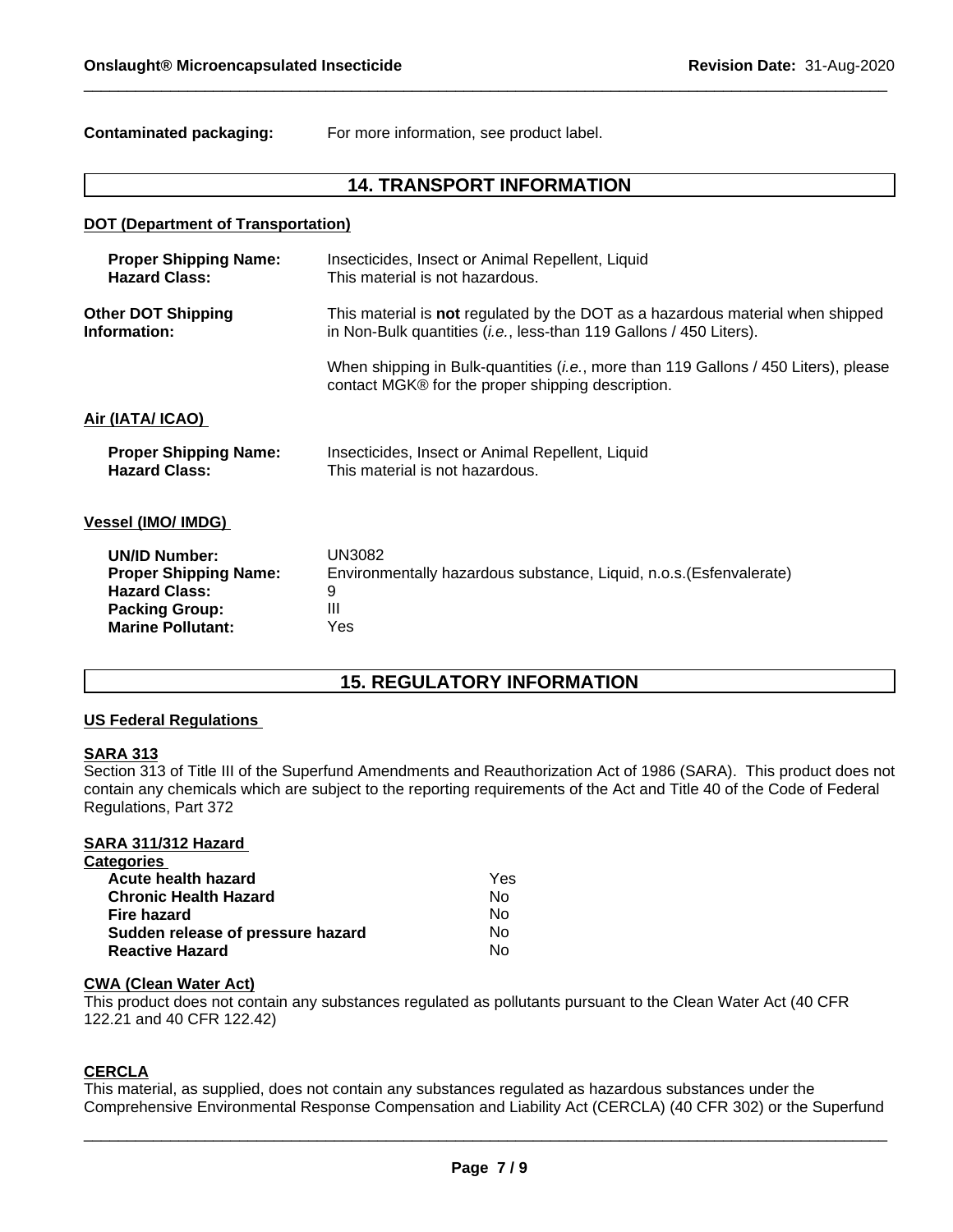Amendments and Reauthorization Act (SARA) (40 CFR 355). There may be specific reporting requirements at the local, regional, or state level pertaining to releases of this material

# **US State Regulations:**

#### **California Proposition 65:**

This product does not contain any intentionally added Proposition 65 chemicals

# **U.S. EPA Label Information:**

# **EPA Registration Number:** 1021-1815

# **Difference between SDS and EPA (FIFRA) Pesticide label:**

This chemical is a pesticide product registered by the United States Environmental Protection Agency and is subject to certain labeling requirements under federal pesticide law. These requirements differ from the classification criteria and hazard information required for Safety Data Sheets (SDS), and for workplace labels of non-pesticide chemicals. The pesticide label also includes other important information, including directions for use. The hazard information required on the pesticide label is reproduced below:

# Signal word: **CAUTION**

Precautionary Statements:

- Harmful if swallowed
- Harmful if absorbed through the skin.
- Causes moderate eve irritation

# **International Inventories:**

| <b>TSCA</b>          | Complies        |
|----------------------|-----------------|
| <b>DSL/NDSL</b>      | Complies        |
| <b>EINECS/ELINCS</b> | Does not comply |
| <b>ENCS</b>          | Does not comply |
| <b>IECSC</b>         | Complies        |
| <b>KECL</b>          | Complies        |
| <b>PICCS</b>         | Does not comply |
| <b>AICS</b>          | Complies        |

**Legend:** 

**TSCA** - United States Toxic Substances Control Act Section 8(b) Inventory

**DSL/NDSL** - Canadian Domestic Substances List/Non-Domestic Substances List

**EINECS/ELINCS** - European Inventory of Existing Chemical Substances/European List of Notified Chemical **Substances** 

**ENCS** - Japan Existing and New Chemical Substances

**IECSC** - China Inventory of Existing Chemical Substances

**KECL** - Korean Existing and Evaluated Chemical Substances

**PICCS** - Philippines Inventory of Chemicals and Chemical Substances

**AICS** - Australian Inventory of Chemical Substances

# **16. OTHER INFORMATION, INCLUDING DATE OF PREPARATION OF THE LAST REVISION**

| <b>NFPA</b> | <b>Health hazards 2</b> | <b>Flammability</b> 1 | Instability $0$           | <b>Physical and</b><br><b>Chemical Properties</b> |
|-------------|-------------------------|-----------------------|---------------------------|---------------------------------------------------|
| <b>HMIS</b> | <b>Health hazards 2</b> | <b>Flammability</b> 1 | <b>Physical hazards</b> 0 | <b>Personal protection</b>                        |